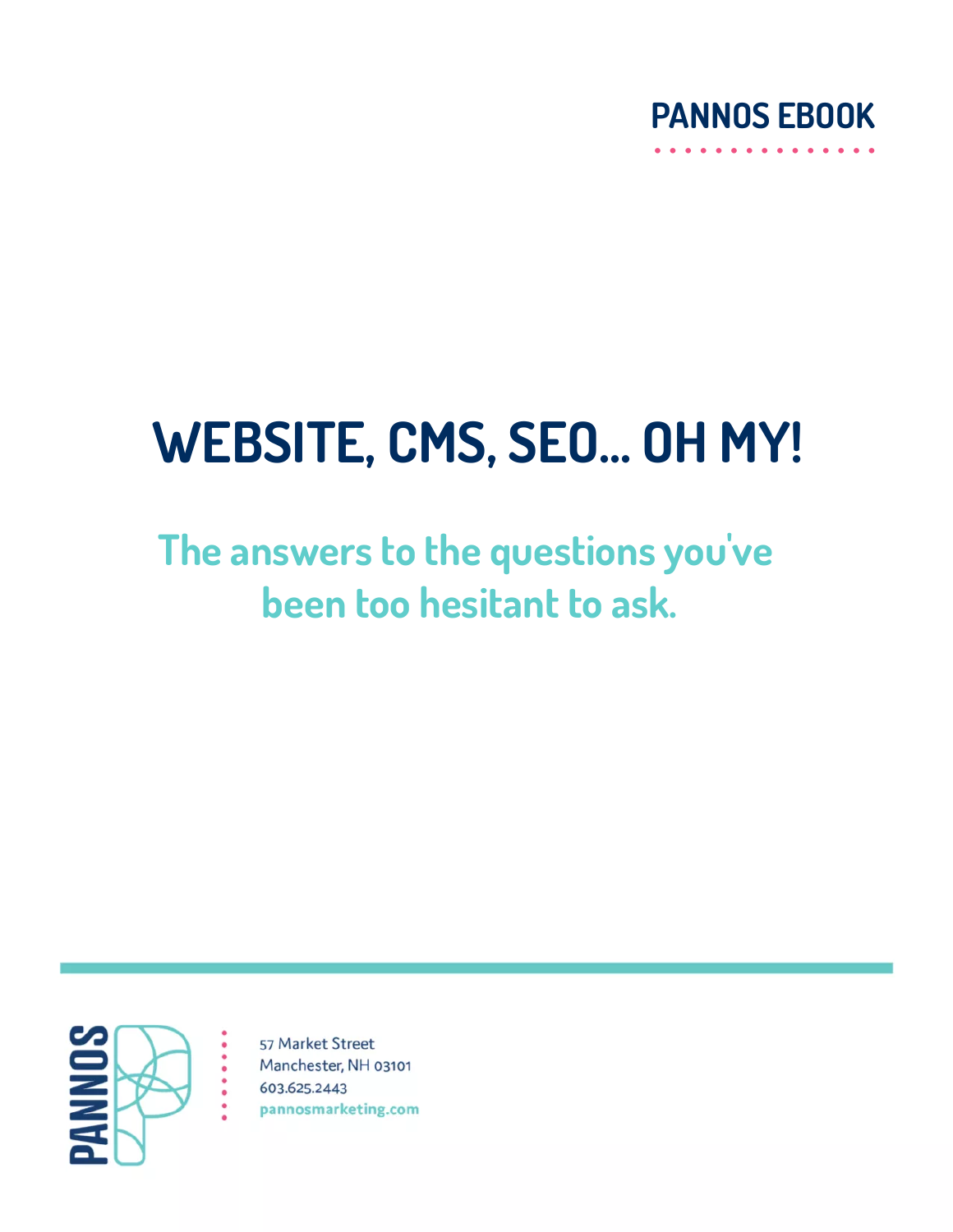

# **WEBSITE, CMS, SEO... OH MY! Website Questions - Answered**

## **Introduction**

Websites, CMS platforms and SEO can raise a lot of questions, and "Googling" for answers can often lead to even greater confusion with contradicting tips and best practices. In this eBook, and the corresponding webinar "Websites, CMS, SEO, Oh My!", we break down those questions and answer them for the specific needs of the financial services industry. Whatever stage your website is at, whether it's a couple of days old or a couple of years old, see if you're making the right moves to stay up-to-date on the constantly changing needs of your users.

Our Manager of Media & Strategy, Melanie Coleman, and our Web Development Manager, Matt Larrabee, dive deep into best practices for your web presence, hosted by Account Coordinator, Jordan Julio. Below is the full transcript of the webinar, followed by our top tips and takeaways for each question.

### **Abbreviations to Know**

### **SEO**

SEO stands for search engine optimization, which is the practice of increasing the quantity and quality of traffic to your website through organic search engine results.

#### **CMS**

CMS, short for Content Management System, is a software application that helps users manage, edit and create content on a website without requiring programming knowledge. They often have drag and drop capability, allowing users to make layout changes, add content components (images, copy, video, etc.) and instantly see the results.

### **Q&A**

**Jordan Julio (JJ):** Hello everyone, welcome back to another edition of the Pannos Sessions. I am your moderator, former intern, current Account Coordinator, Jordan Julio.

Today I'm joined by CMS all-star, Matt Larrabee and SEO superstar, Mel Coleman and we're going to be chatting about some common questions on websites and SEO and how they integrate together, along with some common misconceptions. But before we get into that, and without further ado, I want to give the floor to Mel and Matt to do some introductions... Matt.

**Matt Larrabee (ML):** That was a spiffy intro, I like it. I am Matt Larrabee, I'm the Web Development Manager at Pannos. I've been here 13 years so a good chunk of my life but I do all things websites, so really from the ground up building the front-end build, the back-end build, and everything in between.

**Mel Coleman (MC):** Good chunk of your life that's a great way to describe that, and I'm Mel Coleman, I'm the Manager of Media and Strategy for Pannos. So, I do all things paid, organic digital, traditional media, and SEO which is one of my favorite, I don't want to say pastimes, but it is one of my favorite things to get involved with because unlike paid media, it's not as straightforward. There is more of an art to it, obviously very much science and data-driven. So that's what's really fun and challenging about it.

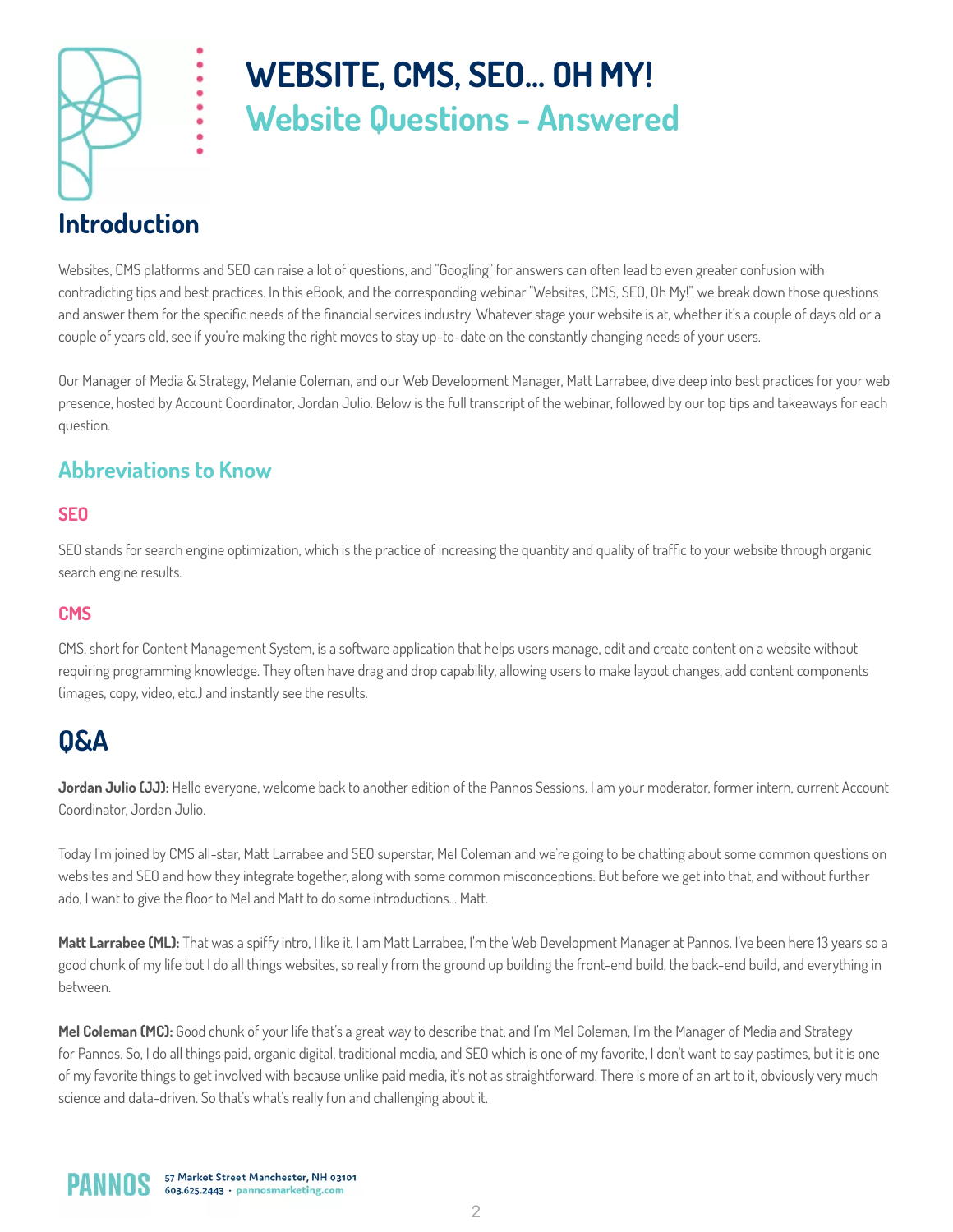

# **WEBSITE, CMS, SEO... OH MY! Website Questions - Answered**

**JJ:** Absolutely, 13 years Matt, 13 years ago I was in elementary school, so you have quite the background. So that's great, but just getting right into it. First question I have is,

### **How often should you redo your website, and why?**

.....

ML: I mean I can start with that, definitely if you Google "when I should redo my website", you'll see like two to three years and that's really because that's the life cycle of technology on the web. So, if you create a website, you don't really touch it for three years, your competitors are going to be doing laps around you just because technology has changed so much in that three years. We build websites completely different from year to year just because of the technology changes so that's what Google will give you. But in real life there's a better question to ask and that's how your website is performing. So, your website really can be fresh, a newborn babe right out of the box, and it can be performing terribly not leading to any conversions not taking advantage of what a website can do, or it can be three years and still running well, doing what you need it to do. So, it's really more of a question of how it's performing and what's out there that you can do.

MC: And I love that too, thank you for touching on conversions because I think a big hurdle that financial institutions in general, and that's of all sizes, have to get over is that their website is not a check box it's not like "okay I have it and I'm done and it's going to do all the things," it needs to be built for the external audience and that external audience's needs and demands of websites change so frequently. Largely, what they expect is driven by what retailers in the space are doing, so blame Amazon for all of our problems. Though I love it and always have a full shopping cart, they are the reason that we do have to redo and revisit our websites constantly because they are forever increasing the benchmarks and the consumer expectations of what they can expect online.

**JJ:** Right, and a lot of it's just having that forethought as a financial institution to look at where you are now and where you want to be moving forward because competition can make or break you, especially with something as complex but something that's so universally used as a website. That actually parlays me perfectly into my second question which is,

### **What are some things to consider when choosing a CMS especially one for the long term?**

**ML:** And that's a super important question because you can really shoot yourself in the foot if you if you go with a CMS that doesn't have the capabilities that, not that you need right now, but that you're going to need in the next three to five years. So that's really what you have to think about when picking a CMS is not where your company is at right now but how you want to grow and what you want to be doing in a few years. So right now, you might not be doing any marketing automation, you might not be doing any personalization or really even using data at all on your website, but if you want to grow in the next few years, if you want to get into that you need to start thinking about the CMS now and start preparing for those steps up front.

**MC:** You stole my thunder, so thank you Matt, but I mean again this goes back to it and we run into this a lot I would say, where people are like "oh no I just need a simple WordPress site right now because we're just trying to get through xyz and we just know our old site isn't great right now, so we just want something a little new." This is the opportunity for you to revisit what your plans are as an institution moving forward because this is a growth vehicle for you whether or not you choose to view it that way - that's what it is. Especially in this kind of new hybrid world where everyone is some kind of a blend of remote or in-person, it means that your community is no longer geographically defined, so it's how you are reaching and engaging people as they leave that geographic footprint that'll really dictate and be dependent upon the CMS capabilities you choose when you're doing that website project. And Matt, I just need you to explain real quick, we've had a few conversations where some institutions don't think they need a CMS, so can you just explain,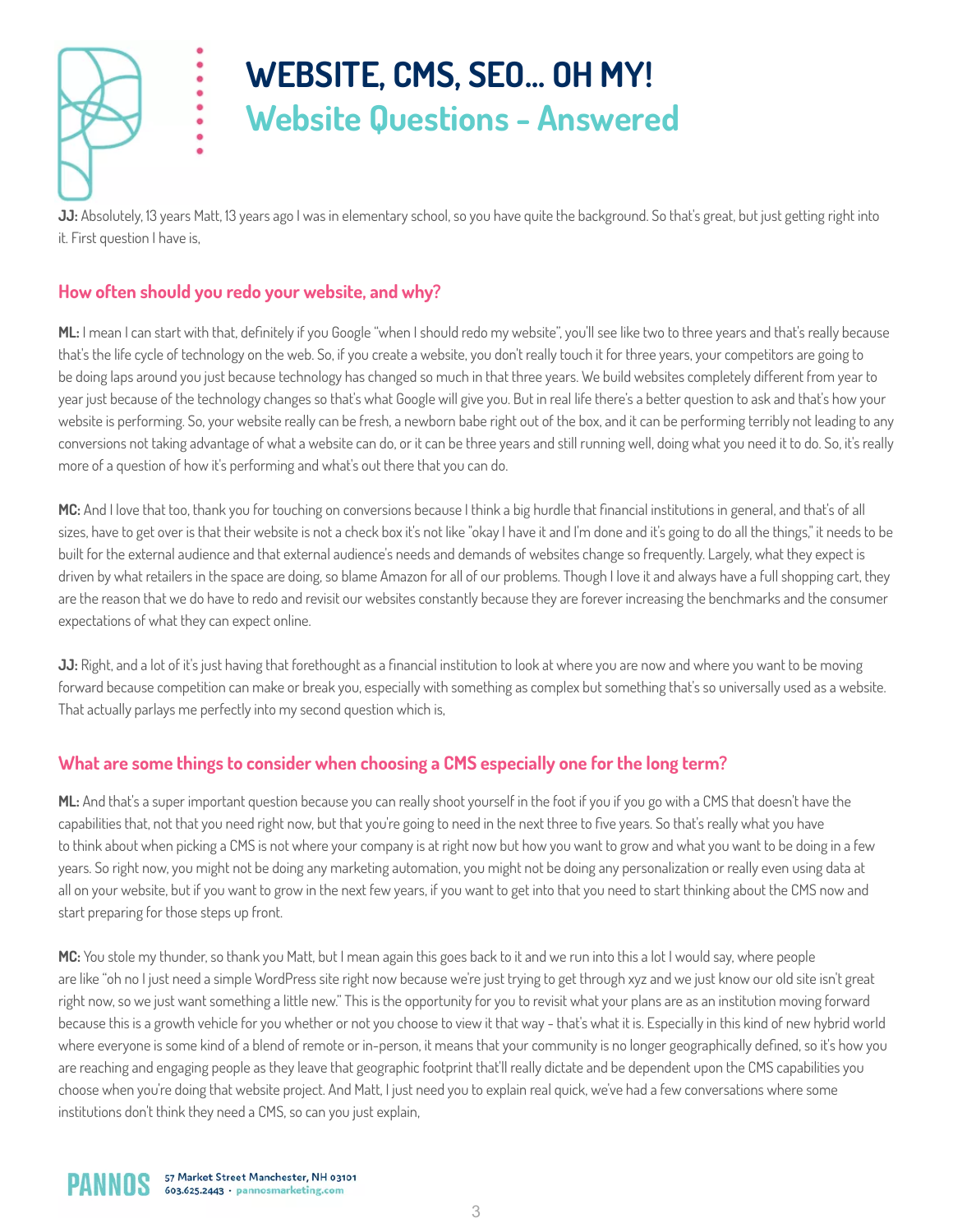

# **WEBSITE, CMS, SEO... OH MY! Website Questions - Answered**

### **Why a CMS is needed?**

ML: Definitely, to me it's almost a little comical when institutions say that, just because CMS's have been around for so long and it's really been a while since non-CMS or static sites have even been around in the industry, but there's really so many benefits of a CMS. For one, if you're a bank it's going to offer a lot of compliance needs that you have: a version history, a published queue and workflow, things like that. Definitely, being able to track all the actions on the site, who logs in, whatever gets updated, but also using that data that we're talking about, a static site it's not going to be able to use really any of that data. Then also just ease of use, so if you have team members on your site and maybe there's somebody who's a mortgage lender but also a commercial lender and you want them in two groups with the ability to only update their rates, with the CMS you'd only update those in one spot they'd update throughout the whole site, you're not going to have to find it in each page like a static website and make updates. And just from experience, I mean I've been making websites for 20 plus years, I won't date myself too much, but back in those days when it was static websites it was such a hassle to manage especially larger sites when there's a lot of updates, it just gets overwhelming really quickly.

MC: And I would have to say too, from a staffing perspective, a lot of the institutions that we work with are always saying "Hey we have a really small team," well you know your c-suite or your board is always nickel and diming the marketing team, you want a CMS that's intuitive that could be a WYSIWYG editor, "What you see is what you get," where it's similar to a Word functionality where you know what you can bold and what your headline options are. If it's all kind of laid out for you can feel more confident to own it and not have to always outsource if you don't have a developer or a programmer on staff. So, I mean that's not even from the security standpoint from all of the kind of record keeping that you'll need to do for FDIC audits but just from a staffing perspective. If you're not ready to take a developer on in-house or pay for a freelancer or an agency you need to make sure that the CMS you choose is something that you can manage at your kind of expertise level.

**JJ:** Right and a lot of it, I mean the future of marketing is data-driven and having something where you can track that data on your site is going to put you at such an immense advantage as a financial institution and there's a legitimate argument that data is the new oil, and so if you track that data and you have it that's just going to see your return on investment go to the moon for the most part because it's going to help you figure out where you are, where you want to be, it helps you to develop strategy and, you know, just keep moving ahead against your competitors which is what every FI wants . So, Mel I'm gonna ask a question and please don't get mad, but,

### **What do I really need to do for SEO, and does it even really matter?**

**MC:** I won't get mad, maybe. No, so I mean if you have been in marketing in any capacity for the past 20 something years, you've heard about SEO. There's always kind of the inflammatory articles like "Is SEO dead," but for as long as there is going to be search engines, SEO will be a thing. So, if you follow Google, you know that they make algorithm updates to search every single day, they make major ones a few times a year, and then they make massive shifts every few years. And all of these directly impact the amount of traffic and the amount of conversions that you get to your site. We do know, not quite definitively, but you know I'll stake my career on it, you're going to get about 80% of your traffic and conversions from organic search or direct, that's people who are choosing to become a member or a customer through your website. That's not just on Google but that's also on Bing, that's on Yahoo, that's on DuckDuckGo, that's people typing into Chrome, you know, www.xyzbank.com and that's really due to the brand strength that only happens when people have exposure to you.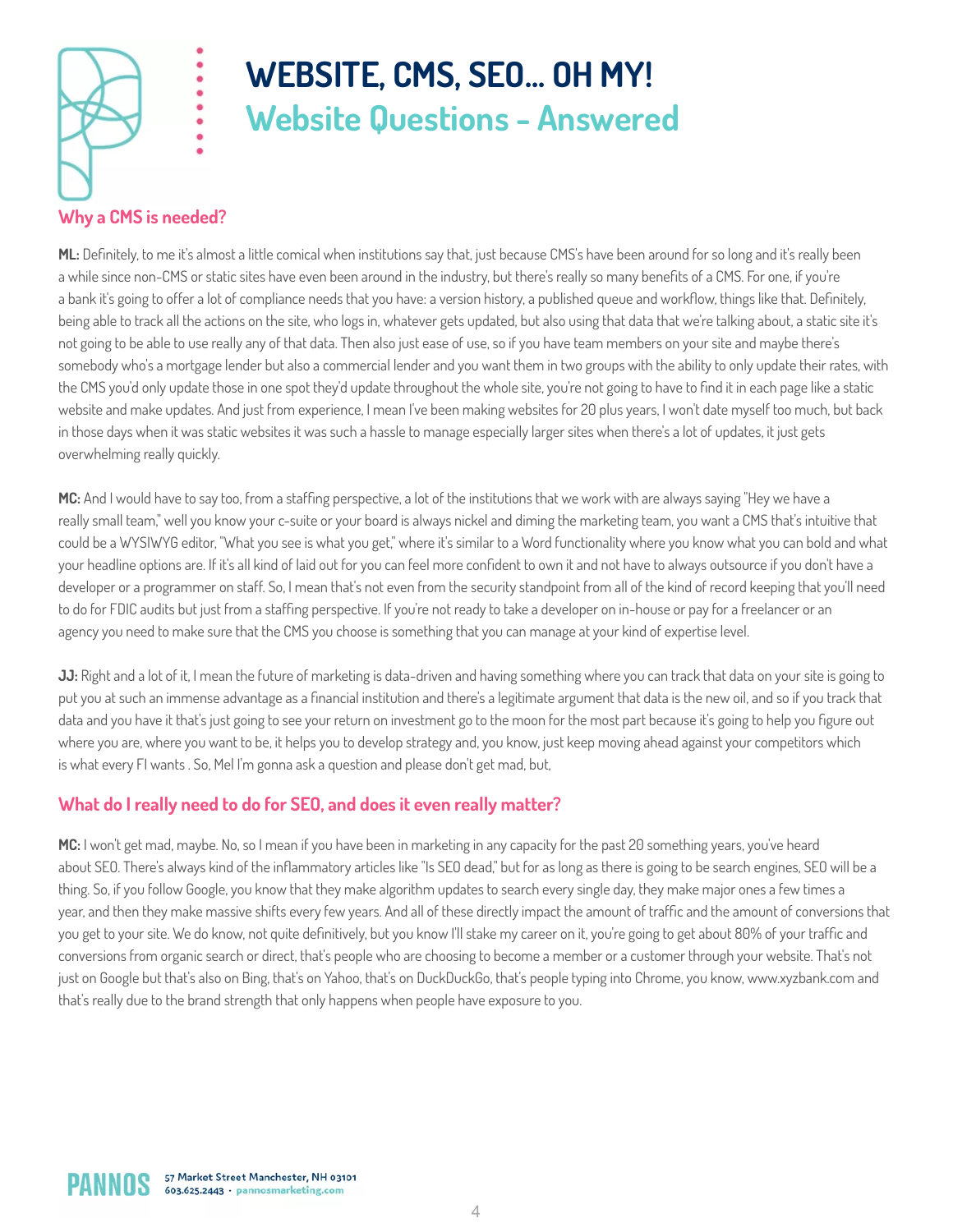

# **WEBSITE, CMS, SEO... OH MY! Website Questions - Answered**

So, SEO will never be dead, in fact it's never been more complex, thank you Google again for that, and that's really because there's so many components to it. We tend to liken it to a car where, you can buy a car just like if you've launched a site and you've built it to the latest and greatest standards you've done all of the right things. So, your car's working great everything's awesome. You drive it off the lot it's already depreciated in value and that's because the moment you launch it things are already changing. So, what is your plan in the next month? And with technical standards you can be fine for a little while, as they don't change drastically from day to day, but content does. The difference is that technical standards need to be kept up with, same with like an oil change, changing your brake pads, because are you uploading images to the right size, are all of those optimized, every time you upload an image do you have alt text or meta descriptions, whenever you're uploading content, again, what are those back-end data points that you're using to make sure that search engines know exactly what's on your site. Is that content written for the external user, are you answering questions for Gen Z and Gen Y, or are you still focused on talking to the current core of your entire customer base which, is likely around 50 years old or older. And that's really where we start to talk about what are your growth goals over the next five years, which is going to have to include appealing to Gen Z and Gen Y, which means that you have to change the way that you talk. That happens on your website because these two generations are the most knowledgeable, the most educated and the least likely to trust you at your word. They're going to research to the nth degree, they're going to look at all of your competitors they're going to see what everyone in this space is saying. So, if you're not saying anything and if you haven't touched content since you drove that car off the lot you're behind, and people aren't going to trust you just because you have this institutional "Hey we're a bank" that's not going to fly anymore. So that's really where the car metaphor tends to make the most sense because if you don't keep up with these things your new car can really become kind of a lemon pretty quick.

**JJ:** Right. And you know as the unofficial spokesperson for Gen Z at Pannos, you're right with saying that there is a ton of pressure on nancial institutions to reach users and audiences especially the future, which is my generation. And, you know, you could have all these great things but if you're not currently going to evolve , we're just going to move on because, you know I hate to say it, but a lot of loyalty is just not there as it used to be. But as community banks and financial institutions reach out and get there, they can hold on to my generation and then the generation after that, and after that, so that's something you want to keep in mind.

**MC:** I didn't like how quickly you excluded me from your generation, me and Matt are both like, "that's okay sitting right here." It's true, I focus a lot on content because technical stuff is easier than content and that's because technical just takes time. But content is more of an enigma. What do you think your users need to know? There's research that needs to happen, you need to be looking at what the trends are, you need to also look at where that content should be going, what form it should take - it's not just a 300 word blog up on your site anymore - get in front of a camera and then turn that into a quick blog, too. So, there's a lot of different components here, but content is really going to be the primary driver. But, it can't go anywhere if the technical things are all completely out of whack. Then you've just got nice leather interior with no wheels on a car, so you really need to make sure that structurally everything's in place but then you have to have content to make it go.

#### **JJ:** Right. And partly in this to Matt,

#### **With regards to content and CMS, what are some things that nancial institutions should be thinking about consistently?**

ML: Definitely data is really the first thing you want to think about. So, I mean a rule of marketing is if you get the right content for the right people, you're going to have conversions. Kind of in the old days of websites you had to really pick your audience. You had to pick who you're going for and there's still some of that today. But with things like personalization and marketing automation, that's really changed so you can really speak to a lot of different audiences where they are on your website now instead of just reaching one audience.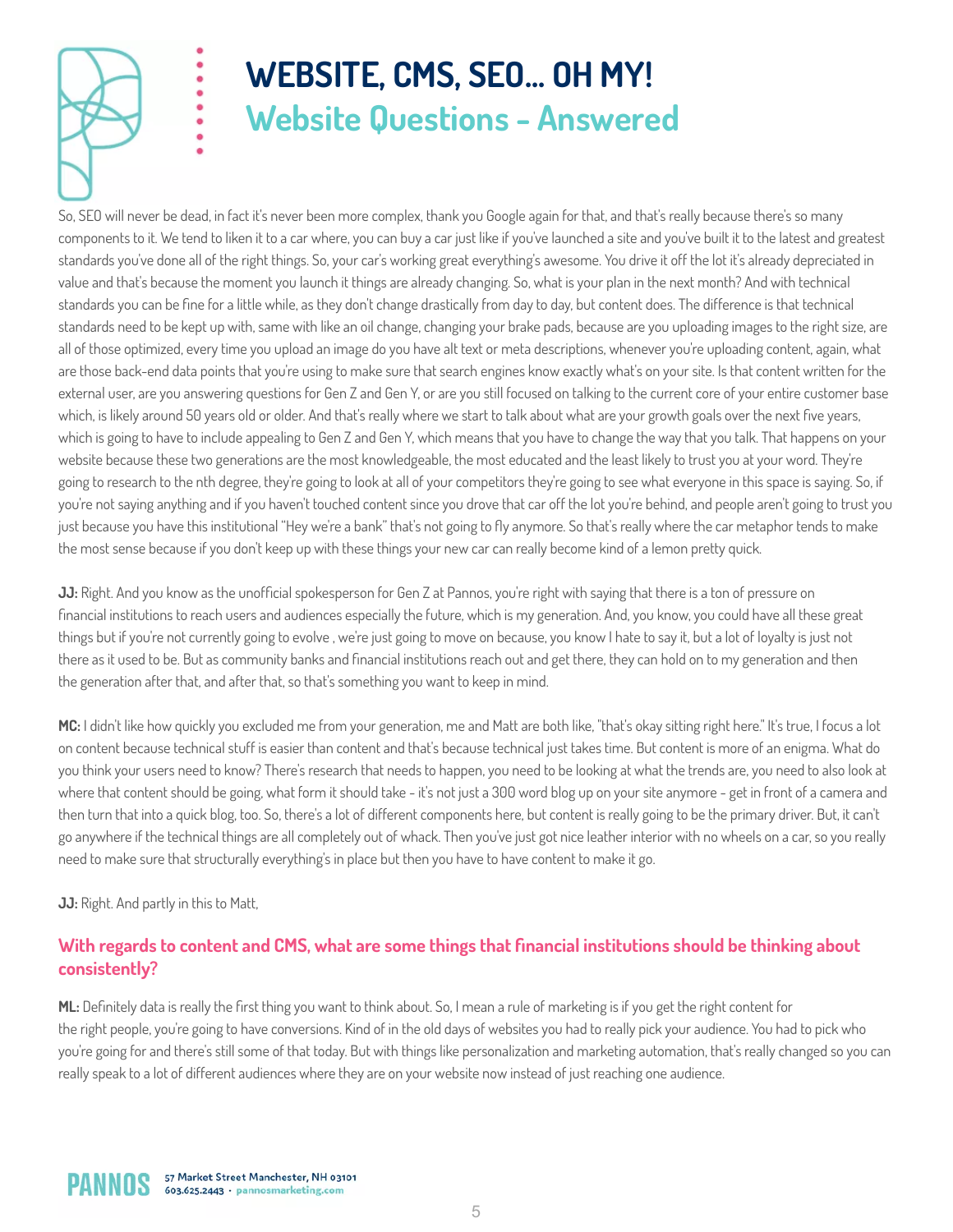

# **WEBSITE, CMS, SEO... OH MY! Website Questions - Answered**

One of the best examples of that is personalization on a site with life stages. Maybe you're reaching out to Gen Z's or younger people with education. We all know when you're first out of school you probably don't know much about financing, you're going to want that education, maybe also savings, checking, CDs, some of that early on investing, and things like that. So, you're gonna be able to track who's coming to your site and by their actions, you're going to be able to group them into this category. Then you can offer them specific content just for them, specific education just for millennials or maybe if we get into other life stages, we have a young family where you can gear it toward first time homebuyers and people who are just starting to think about retirement or saving up for some of those bigger purchases in life. And then you can move on to another life stage like retirement, offer them wealth management and investments in retirement options there. So it was really hard to do that with an old website and market to all three of those at the same time, now with personalization and data you can really capture who a user is and make the site personalized for specifically for them.

And I love to give an example kind of in real life. Let's say you're having a conversation with a friend and they're like "Oh I'm going to my grandma's 100th birthday this weekend on Saturday", any real person is going to keep track of that data that they have on that person so they're not going to go the next day and say "Oh hey can you babysit my kids on Saturday", that's going to be offensive and kind of off-putting. And that's how people are on the web these days too, so if they show interest for the first time in a mortgage, a first-time homeowner mortgage and then they come back to the website and you offer them retirement, they're going to get a bad sense about that, they're not going to love that especially the younger generation who's used to you tracking and knowing them a little better. So, a little rambling, but really that's where you need to think these days you need to take advantage of this data that's out there.

**MC:** I love that example though because, really like, that's the best example of personalization.

**ML:** That's kind of a weird example I just made it up.

#### **JJ:** It's good.

**MC:** I really like it though, because it's so true! You know like going back to Amazon who really, I think did this really, really well at scale, which is where you log in, and same with Xfinity or Google, like you never log out because you're never going to remember that password, so you just stay in. But they greet you with like a "Hey Mel" and "Check out the things that we have new today" and they're all going to be things based on your search history and that's what we all want to see. So, the challenge really for digital marketers, like myself, is that you know we're entering into a cookie-less world that'll be happening really in 2022 and you know there's a battle that's happening, there's a massive discussion around how do we continue personalization without the cookie. And a cookie, despite being delicious things in real life, are just snippets of code that allow us to determine where users go and what they're doing. That sounds creepy, and it can be, some users, some advertisers did not do well with it, but by and large it's given us all the creature comforts of what personalization is. It's the reason that you don't see, to Matt's point, like I'm not going to see retirement things or retirement homes or AARP ads, but I am going to see landscaping and how to engage your toddlers, things that really make sense to me but that's based off of cookies.

So, the challenge for banks in particular is that we have not been very good at capturing first party data and first party cookies are going to be fine, it's really what do you do and how do you engage with sites or with users who come to your site. Whenever they engage with you directly that's first party because that's you and this comes back to then what CMS do you have to be able to do that personalization with them, because that depending upon the CMS you have, you'll be able to remarket to them and to personalize within your site to do more intuitive cross-selling, anything to deepen the share of wallet. As we know, banking is much more of a service than product driven, which is a little bit of a change from what we've seen in the past. So how, as a service, do we continue to expand the relationship? I think that personalization is going to be a really critical driver of that, especially with younger generations.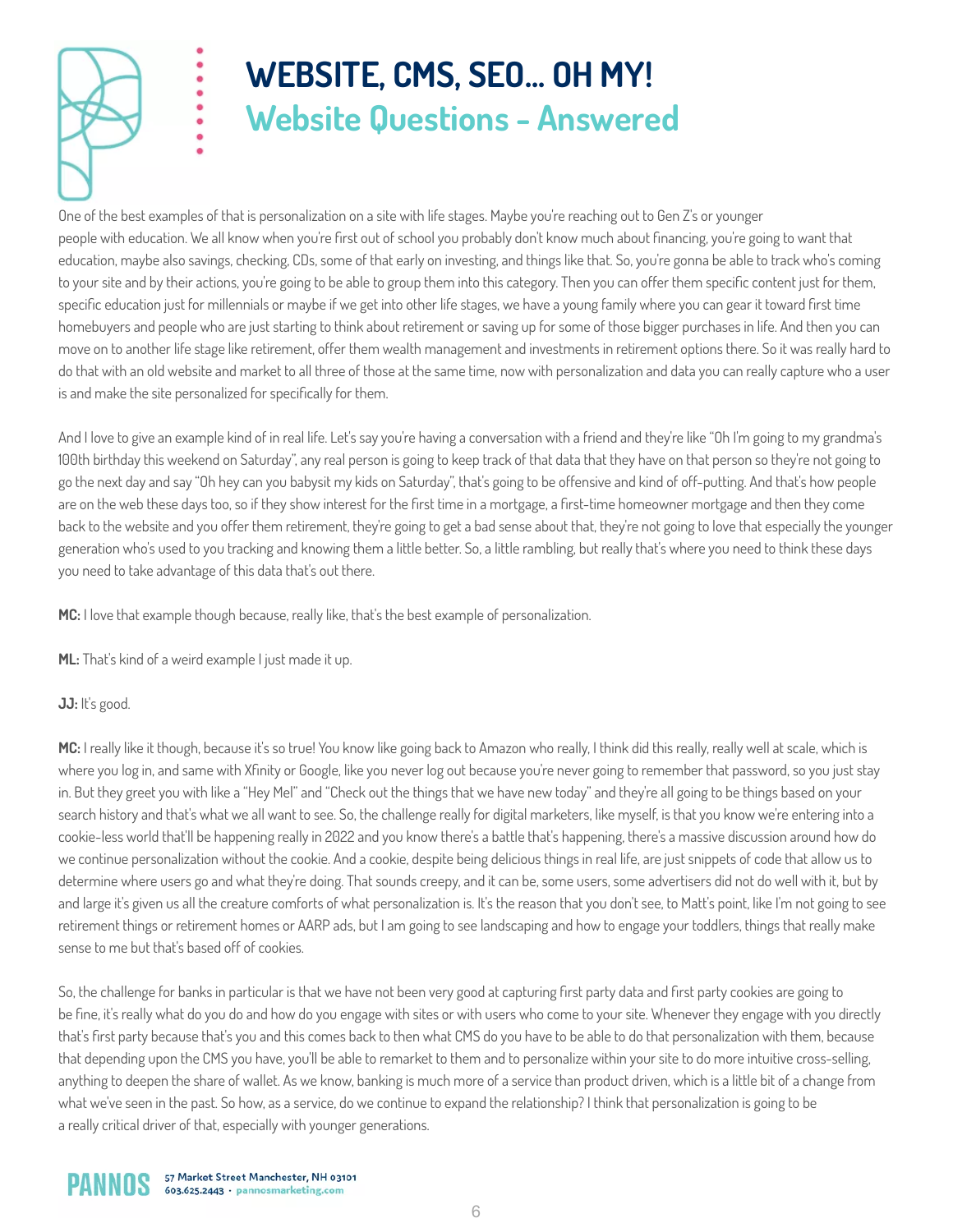

# **WEBSITE, CMS, SEO... OH MY! Website Questions - Answered**

**JJ:** 100% agree, that's a great, great description by both you, Mel and Matt, but you know my next question is, so I've done all this, I've put the content out, I've done everything, I feel, but I'm still not showing up on page one on Google or Bing or DuckDuckGo,

### How does a website's content really help me bypass my competitors and become one, two or just on the first **page in general?**

**MC:** This question. The thing about being on page one, even being above the fold, being in the coveted number one position on page one of search is that Jordan, Matt, and myself could be sitting in the literal same room, same wi-fi network, same location, all of the same things, we could be using the same device, we could all search for the exact same thing and we would get three different search result pages. And that's contingent upon the fact that Google knows search is built for the end user. So just because I'm really interested in knowing what the best schools are near me, as my kids are entering in kindergarten, Jordan does not want to see that. So, Google wants Jordan to continue to trust them, so Google is going to show Jordan things that make sense for him, such as best post-grad schools. So even if we were to say "Hey best coffee shops near me" Google would know that I'm a Dunkin fanatic so they're going to show me primarily likely Dunkin sources. Jordan, maybe, Dunkin also has a very high rating, it's very trustworthy, the largest, but he may also see the one that he tends to frequent and maybe that's like some kind of a local coffee shop.

#### **JJ:** Right.

**MC:** He may see that based off of his behavior, and I think that's always the disconnect which is just because you're doing the right things, know that you are competing with every other bank in the space. So, how are you going to differentiate? And that really comes down to the quality of your content, not just checking a box and saying I answered this question, but truly what are you trying to achieve with that content, and you don't have to be on page one to be found. So that's where there's a whole other back linking structure and it's trying to make sure that that content is pushed onto other mediums that are a little bit less competitive, outside of search.

**JJ:** Right, well, that's all the questions I had today. Thank you to Matt and Mel for joining us and if you like to reach out, the emails are

- Jordan [jjulio@pannosmarketing.com](mailto:jjulio@pannosmarketing.com)
- Mel [mcoleman@pannosmarketing.com](mailto:mcoleman@pannosmarketing.com)
- Matt [mlarrabee@pannosmarketing.com](mailto:mlarrabee@pannosmarketing.com)

#### **Thank you everyone and have a good day!**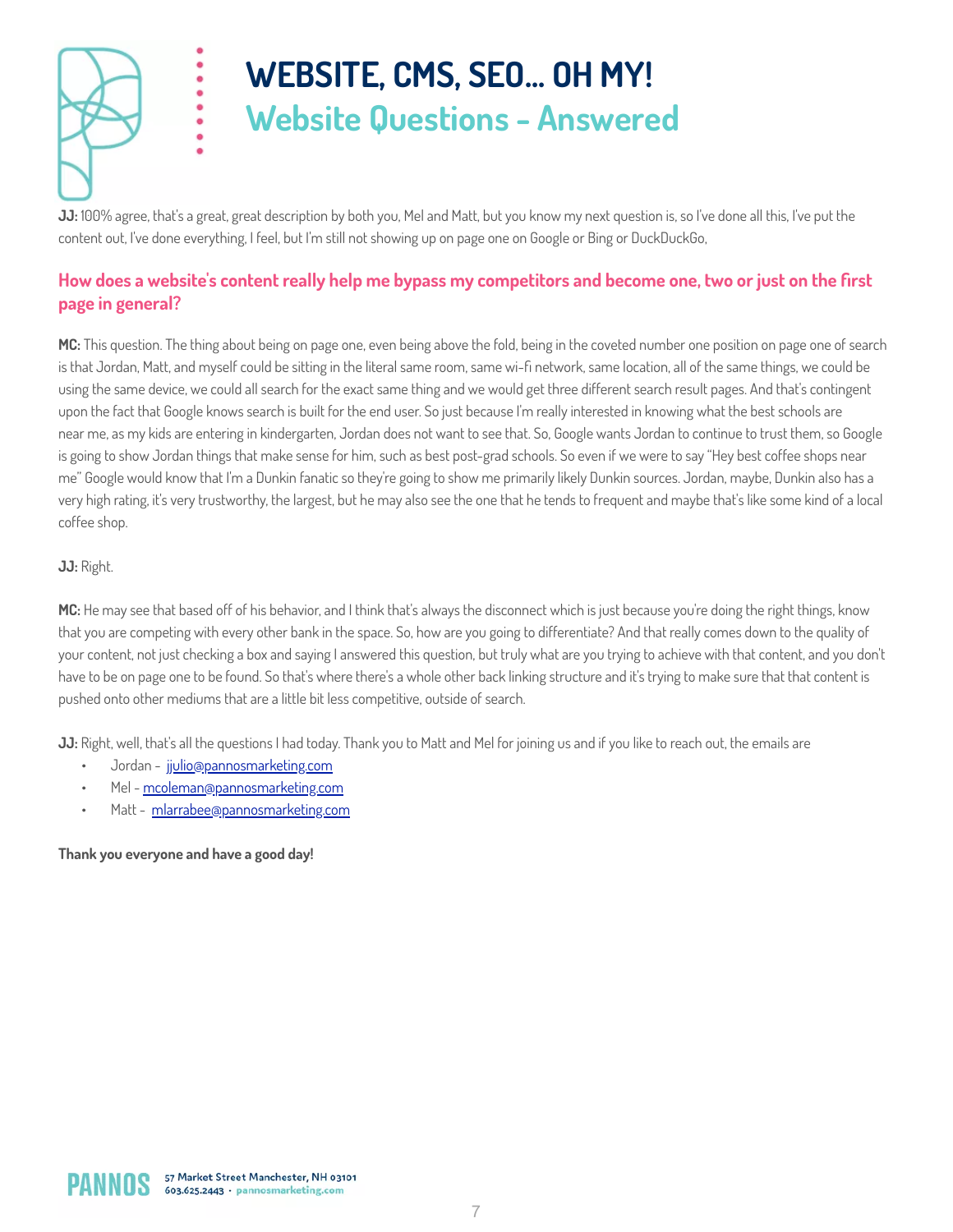

# **WEBSITE, CMS, SEO... OH MY! Website Questions - Answered**

### **Top Tips & Takeaways**

.....

#### **How often should you redo your website, and why?**

You should update your website every two to three years because technology is constantly changing and you need to keep up with your competitors. It needs to be built for the external audience and that external audience's needs and demands of websites change frequently. Largely, what they expect is driven by what retailers in the space are doing, so their advances will dictate overall website trends.

Rather than focus on the age of your website, however, performance is really what should be analyzed when considering a new website. Your website really can be fresh, right out of the box, and it can be performing terribly not leading to any conversions, not taking advantage of what a website can do, or it can be three years and still running well, doing what you need it to do.

#### **What are some things to consider when choosing a CMS especially one for the long term?**

Look at a CMS as a growth tool - what can it do for you now and also in the future - and choose a CMS that does not just meet your needs right now, but can also meet future needs. Knowing the growth goals for your FI, as well as your technology roadmap, will help to identify what the important elements will be.

#### **For Example:**

- Will your site need to have personalization in the next 3-5 years? If so, what level of personalization is needed?
- Do you have (or are you implementing) a CRM that needs to connect seamlessly?
- Are you leveraging marketing automation through a third party, or looking for a CMS that can do so?

#### **Why is a CMS needed?**

While there are many benefits to having a CMS, one of the top is the ease of use. For small marketing teams (or teams of one) that wear a lot of hats, having to rely on updating code or reaching out to a freelancer for even minor updates can be frustrating and time consuming. When there are a lot of updates, it can get overwhelming very quickly.

#### **Additional Benets:**

- It's going to offer a lot of compliance needs that you have: a version history, a published queue and workflow, being able to track all the actions on the site, who logs in, whatever gets updated, and ease of use because no coding is required.
- Ability to track all the actions on the site, including who logs in and what gets updated (when and by who).
- User groups can be established, meaning that users can be limited to certain sections of the site and certain permissions. For example, if someone in the mortgage department needs to be able to update rates, they would have the ability to edit mortgage rates and nothing else on the site.
- A one-to-many relationship that means you can update something in one place and it is automatically updated across the site. For example, updating a rate in the rates table will also update the rate in the disclosure and any cross-sells where it is referenced.

### **What do I really need to do for SEO, and does it even really matter?**

As long as there are search engines, SEO will matter, it's what drives organic traffic to your website. We know that, on average, you're going to get about 80% of your traffic and conversions from organic search or direct traffic. That's not just on Google but also on Bing, Yahoo, DuckDuckGo, and people typing a web address into their browser.

57 Market Street Manchester, NH 03101 603.625.2443 · pannosmarketing.com